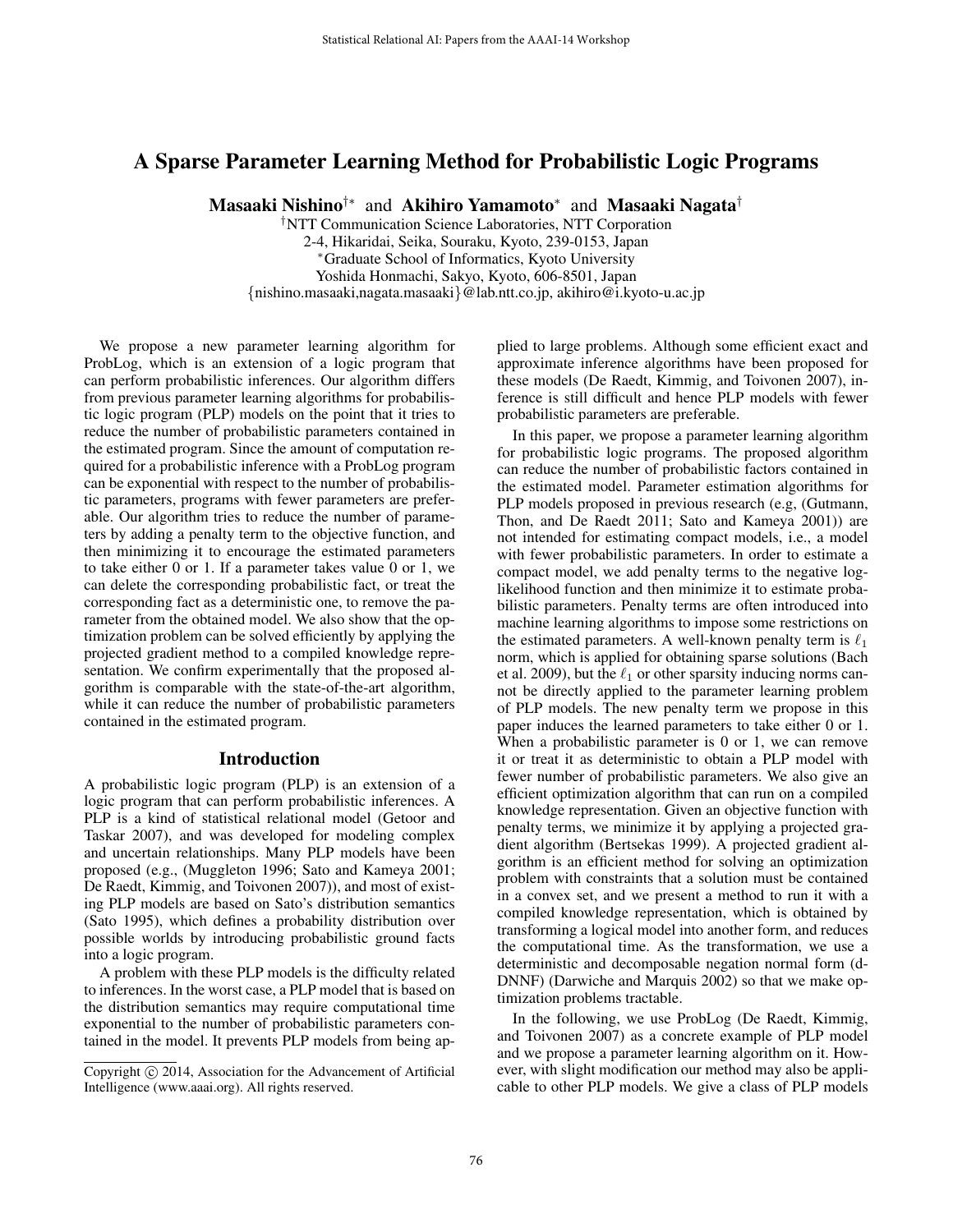to which our parameter learning algorithm can be applied.

# Preliminaries

We first briefly introduce some basic notations used in this paper. A term is a variable, a constant, or a function applied to terms. Let  $q(t_1, \ldots, t_k)$  be an atom, where  $t_1, \ldots, t_k$ are terms and  $q$  is a predicate of arity  $k$ . Definite clauses are universally quantified expressions of the form  $h : -b_1$ ,  $\ldots$ ,  $b_n$ , where h,  $b_1, \ldots, b_n$  are all atoms, and h is the head of a clause and  $b_1, \ldots, b_n$  are the body. A clause without a body is a fact. A substitution  $\theta$  is an expression of the form  ${V_1/t_1, \ldots, V_m/t_m}$  where  $V_i$  are different variables and  $t_i$ are terms. If a substitution  $\theta$  is applied to an expression  $e$ , then the instantiated expression  $e\theta$  is made by simultaneously replacing the variables  $V_i$  in e with  $t_i$ . An expression is called ground if it has no variables. The semantics of a set of definite clauses is given by its least Herbrand model, i.e., the set of all ground facts entailed by the theory.

A ProbLog theory  $\mathcal T$  consists of both a set of labeled facts F and a set of definite clauses KB. Let  $f_i$  be a fact contained in F and  $w_i \in [0, 1]$  be the label of  $f_i$ .  $w_i$  represents the probability that each ground substitution  $f_i \theta$  is true in the theory. We refer to an annotated fact  $w_i$ :  $f_i$  as a *probabilistic fact*.

Example 1. *The following is an example of ProbLog program.*

0.1::burglary. 0.2::earthquake.  $0.7:$ :hears\_alarm $(X)$  :- person $(X)$ .<br>person(mary). person(john). person(john). alarm :- burglary. alarm :- earthquake.

 $calis(X) := alarm, hears_alarm(X).$ 

*In this program,* burglary. *and* earthquake. *are facts and their probabilities are* 0.1 *and* 0.2*, respectively.* 0.7 :: hears alarm(X) :- person(X). *is a notation that represents two probabilistic facts,* 0.7:: hears\_alarm(mary) *and* 0.7::hears alarm(john)*.*

Given a finite number of possible ground substitutions  $\{\theta_{i,1},\ldots,\theta_{i,K_i}\}$  for each probabilistic fact  $w_i$  ::  $f_i$ , a ProbLog program  $\mathcal T$  defines prob-<br>ability distribution over total choices L, where L is a subset of the set of all ground facts  $L_{\mathcal{T}} = \{f_1\theta_{1,1}, \ldots, f_1\theta_{1,K_1}, \ldots, f_N\theta_{N,1}, \ldots, f_N\theta_{N,K_N}\}.$ 

$$
P(L|\mathcal{T}) = \prod_{f_i \theta_{i,k} \in L} w_i \prod_{f_i \theta_{i,k} \in L_{\mathcal{T}} \backslash L} (1 - w_i) . \qquad (1)
$$

Using the above definition of probability  $P(L|\mathcal{T})$ , we define the success probability of a query literal  $q$  as

$$
P(q|\mathcal{T}) = \sum_{L \subseteq L_{\mathcal{T}}, L \cup KB \models q} P(L|\mathcal{T})
$$

$$
\sum_{L \subseteq L_{\mathcal{T}}} \delta(q, KB \cup L) \cdot P(L|\mathcal{T})
$$

where  $\delta(q, KB \cup L) = 1$  if there exists a substitution  $\theta$  such that  $KB \cup L \models q\theta$ , and 0 otherwise.

**Example 2.** For the program in Example 1,  $L<sub>T</sub>$  contains four probabilistic facts, and hence there are  $2^4 = 16$  pos*sible*  $L \subseteq L_{\mathcal{T}}$ . If  $q = \text{alarm}$ ,  $\delta(q, KB \cup L) = 1$  if

*either* burglary *or* earthquake *is contained in* L*, and its probability is*  $P(\text{alarm}|\mathcal{T}) = 1 - P(\neg \text{burglary} \land \neg \text{arglary})$  $\neg$ earthquake $|\mathcal{T}| = 1 - 0.9 \times 0.8 = 0.28$ .

### Parameter Learning

# Motivating Examples

Before presenting our parameter learning algorithm, we first show what it aims to do. What we want is a compact ProbLog program, but a compact program is not just a program with fewer clauses. At this point, our algorithm differs slightly from sparse learning algorithms (Bach et al. 2009); sparse learning algorithms try to obtain sparse models by letting many parameters take zero. By contrast, our learning algorithm induces many parameters to take either 0 or 1. This setting is motivated by the following two examples.

 $w_1: : q. \t w_2: : r. \t p: q. \t p: r.$ 

Suppose that we are given training examples  $D$  that only contains literal p, and we want to set parameters  $w_1, w_2$ so as to maximize the log-likelihood of  $D$ . If training examples follow probabilistic distribution  $P(p) = 0.5$ , then any combination of parameters  $w_1$  and  $w_2$  that satisfies  $1.0-(1-w_1)(1-w_2)=0.5$  will maximize log-likelihood. However, if we set  $w_1 = 0.0$  and  $w_2 = 0.5$  (or equivalently, set  $w_1 = 0.5$  and  $w_2 = 0.0$ , then we can remove one probabilistic fact from the program. This clearly reduces the size of the obtained program. The above approach is equivalent to theory compression (De Raedt et al. 2008), which allows some parameters of a ProbLog program to be zero to obtain a more concise logic program.

We give another example.

$$
w_1: : q. \t w_2: : r. \t p : q, r.
$$

With this program, the probability  $P(p)$  is represented as  $P(\mathbf{p}) = w_1w_2$ . As same as the previous example, suppose that we are given training examples  $D$  that only contains literal p, and we want to set parameters  $w_1, w_2$  so as to maximize log-likelihood of  $D$ . If training examples follow probabilistic distribution  $P(p) = 0.5$ , many combinations of parameters are possible. However, if we set  $w_1 = 1.0$  and  $w_2 = 0.5$  (or  $w_1 = 0.5$  and  $w_2 = 1.0$ ), it means we treat the probabilistic fact q as a deterministic (i.e., non probabilistic) fact. Since the complexity of probabilistic inference with a ProbLog program depends on the number of probabilistic facts, treating some probabilistic facts as deterministic facts also helps to reduce the cost of probabilistic inference.

Our algorithm uses a penalty function to obtain these two types of reduction of probabilistic parameters, namely, (i) removing probabilistic facts and (ii) substituting probabilistic facts with deterministic ones.

#### Learning Algorithm

Our parameter learning algorithm follows the learning from interpretation setting that has been proposed in (Gutmann, Thon, and De Raedt 2011) since it is more general than the learning from entailment settings as used in other learning algorithms (Gutmann et al. 2008; Sato and Kameya 2001; Cussens 2001). Let  $I$  be a partial interpretation of ground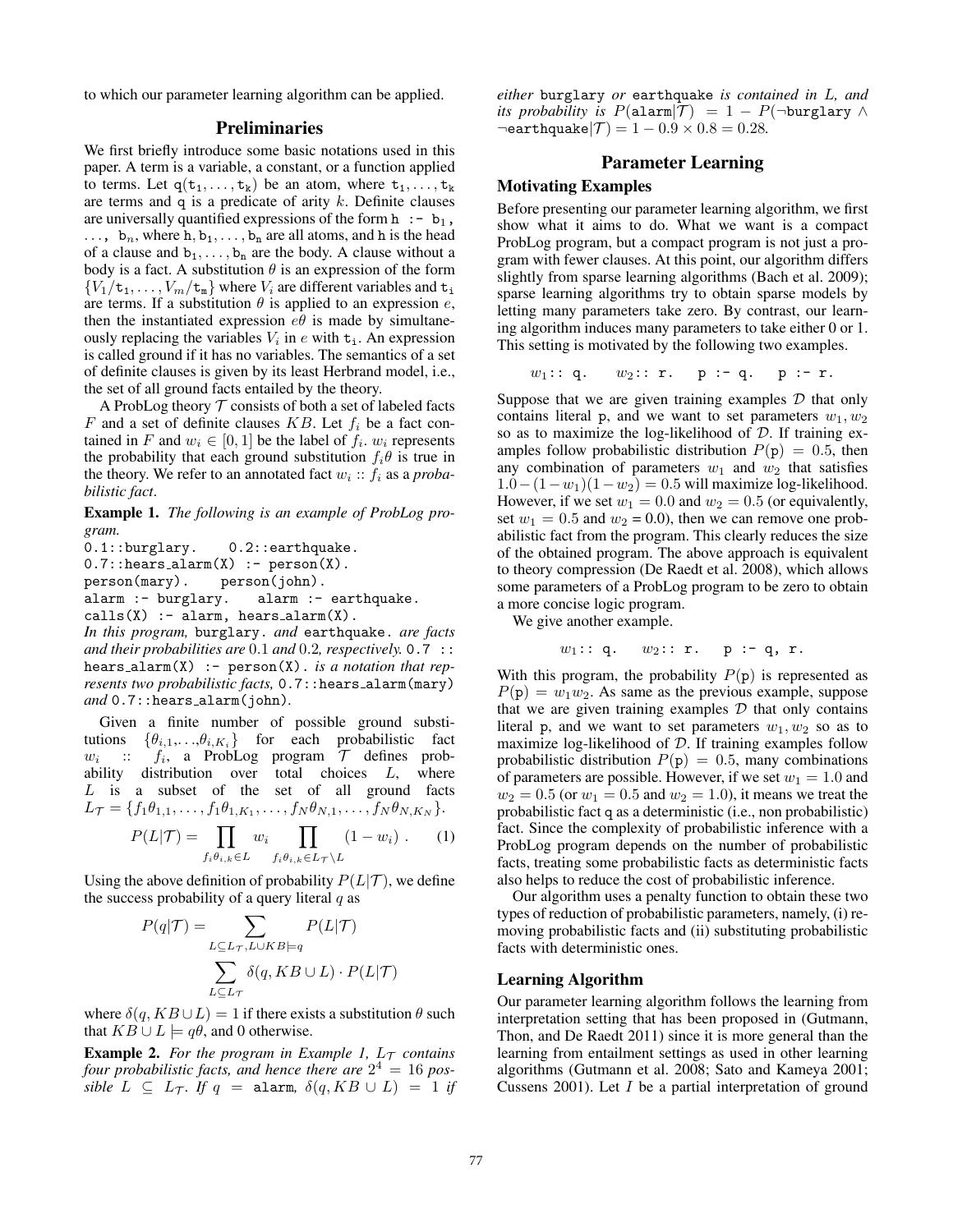atoms in  $L_{\mathcal{T}}$ , which determines the truth values of some atoms in  $L_{\mathcal{T}}$ . We represent a partial interpretation as  $I =$  $(I^+, I^-)$  where  $I^+$  contains all true atoms and  $I^-$  all false atoms. We define the probability of a partial interpretation I in a way that is similar to that for an atom  $q$ :

$$
P(I|\mathcal{T}) = \sum_{L \subseteq L_{\mathcal{T}}} \delta(I^+, KB \cup L) \overline{\delta}(I^-, KB \cup L) P(L|\mathcal{T}),
$$

where  $\delta(I^+, KB \cup L) = 1$  if  $KB \cup L \models q$  for all atoms  $q \in I^+$ , and  $\bar{\delta}(I^-, K B \cup L) = 1$  if  $\overline{KB} \cup L \not\models q$  for all atoms  $q \in I^-$ .

Parameter learning is formalized as the task of finding a set of parameters  $\hat{\mathbf{w}} = {\hat{w}_1, \dots, \hat{w}_N}$  that minimizes the objective function given training examples. Let a set of interpretation  $\mathcal{D} = I_1, \dots, I_M$  be training examples. We make the objective function as a combination of the negative loglikelihood and a penalty function that encourages parameters to take either 0 or 1. We therefore define the objective function  $q(\mathcal{T}(\mathbf{w}), \mathcal{D})$  as

$$
g(\mathcal{T}(\mathbf{w}), \mathcal{D}) = \ell(\mathcal{T}(\mathbf{w}), \mathcal{D}) + \lambda h(\mathbf{w})
$$

where  $\mathcal{T}(\mathbf{w})$  represents a ProbLog program whose parameters are w, and  $\ell(\mathcal{T}(\mathbf{w}), \mathcal{D})$  represents a negative loglikelihood function and  $h(\mathbf{w})$  is a penalty function. A parameter  $\lambda$  controls the effect of the penalty term. We minimize the above objective function by considering that  $0 \leq w_i \leq 1$ for all  $1 \leq i \leq N$ . We define the negative log-likelihood function  $\ell(\mathcal{T}(\mathbf{w}), \mathcal{D})$  as

$$
\ell(\mathcal{T}(\mathbf{w}), \mathcal{D}) = -\sum_{j=1}^M \log P(I_j|\mathcal{T}(\mathbf{w})) .
$$

It is simply defined as the logarithm of the product of the probabilities  $P(I_i | \mathcal{T}(\mathbf{w}))$  for  $j = 1, ..., M$ . We define the penalty function  $h(\mathbf{w})$  as

$$
h(\mathbf{w}) = \sum_{i=1}^{N} \{ \log (w_i + \varepsilon) + \log (1 - w_i + \varepsilon) \}, \quad (2)
$$

where  $\varepsilon$  is a small positive value that is added to avoid the function becoming  $-\infty$  at  $w_i = 0$  or  $w_i = 1$ . The penalty term takes smaller values when  $w_i$  is near 0 or 1, hence we can encourage  $w_i$  to take 0 or 1 by adding  $h(\mathbf{w})$  to the negative log-likelihood  $g(\mathcal{T}(\mathbf{w}), \mathcal{D})$ . Hence this penalty term can contribute to reduce the number of parameters. We show an example of  $h(\mathbf{w})$  when  $N = 1$  in Fig.1.

The minimization problem of only negative loglikelihood function  $\ell(\bar{\mathcal{T}}(\mathbf{w}))$  is the same as the problem solved in the LFI-ProbLog algorithm shown in (Gutmann, Thon, and De Raedt 2011), and it can be solved efficiently by using the Expectation Maximization (EM) algorithm. The difference between the LFI-ProbLog algorithm and ours is the use of the penalty term  $h(\mathbf{w})$ . This addition makes EM algorithm inapplicable for our problem. We therefore introduce a new optimization method that is based on the projected gradient algorithm.



Figure 1: Shape of the penalty term  $h(\mathbf{w})$ , where  $N = 1$  and  $\varepsilon = 0.001$ .

Algorithm 1 A projected gradient parameter learning algorithm

1: Initialize  $\mathbf{w}^0$ , set  $k \leftarrow 0$ . 2: while k is less than the iteration limit do<br>3:  $\mathbf{x}^k \leftarrow \mathbf{w}^k - \alpha_k \nabla q(\mathbf{w}^k)$ 3:  $\mathbf{x}^k \leftarrow \mathbf{w}^k - \alpha_k \nabla g(\mathbf{w}^k)$ 4:  $\mathbf{w}^{k+1} \leftarrow \mathbf{proj}(\mathbf{x}^k)$ 5: if converged( $\mathbf{w}^k$ ,  $\mathbf{w}^{k+1}$ ) then 6: return  $\mathbf{w}^k$ 7:  $k \leftarrow k + 1$ 8: return  $\mathbf{w}^k$ 

### Projected Gradient Algorithm

The minimization problem we introduced in the previous section cannot be solved with the EM algorithm, we therefore propose a new method that is based on the projected gradient algorithm. The projected gradient algorithm (Bertsekas 1999) is used for minimization problems with the constraint that the variables must be contained in a convex set. In the present case,  $w_i$  must satisfy  $0 \leq w_i \leq 1$ , and hence the region in which w is contained is convex. We can therefore employ the projected gradient method for our problem.

The projected gradient algorithm is an extension of a gradient descent algorithm, and it solves optimization problems by repeating gradient computation and projection onto a convex set. Algorithm 1 shows the projected gradient algorithm. After initializing  $w^0$  (line 1), it repeatedly updates  $\mathbf{w}^{k}$  until it converges (lines 2 to 7). First we compute  $\mathbf{x}^{k}$ from the current w<sup>k</sup> and the gradient  $\nabla g(\mathbf{w}^k)$  (line 3). This step is the same as an ordinary gradient descent algorithm, then we project  $x^k$  into the domain that satisfies  $0 \leq w_i \leq 1$  $(1 \leq i \leq N)$  to obtain  $\mathbf{w}^{k+1}$ . Here, function  $\mathbf{proj}(\mathbf{x})$  is a projection function that maps x to w such that satisfies  $0 \leq w_i \leq 1$  for all  $1 \leq i \leq N$  and minimizes  $||\mathbf{x} - \mathbf{w}||^2$ . In this case, the *i*-th element  $[\mathbf{proj}(\mathbf{x})]_i$  is defined as

$$
[\mathbf{proj}(\mathbf{x})]_i = \begin{cases} 0 & \text{if } x_i \le 0 \\ x_i & \text{if } 0 < x_i < 1 \\ 1 & \text{if } x_i \ge 1 \end{cases}, \tag{3}
$$

i.e., we simply map  $x_i$  to 0 or 1 if it is not in the  $0 \le x_i \le 1$ range.

 $\alpha_k$  is the step size used for the k-th iteration. Setting an appropriate  $\alpha_k$  is important since it determines the convergence of the projected gradient algorithm. We set  $\alpha^k$  by using a simple line search based procedure called *the Armijo*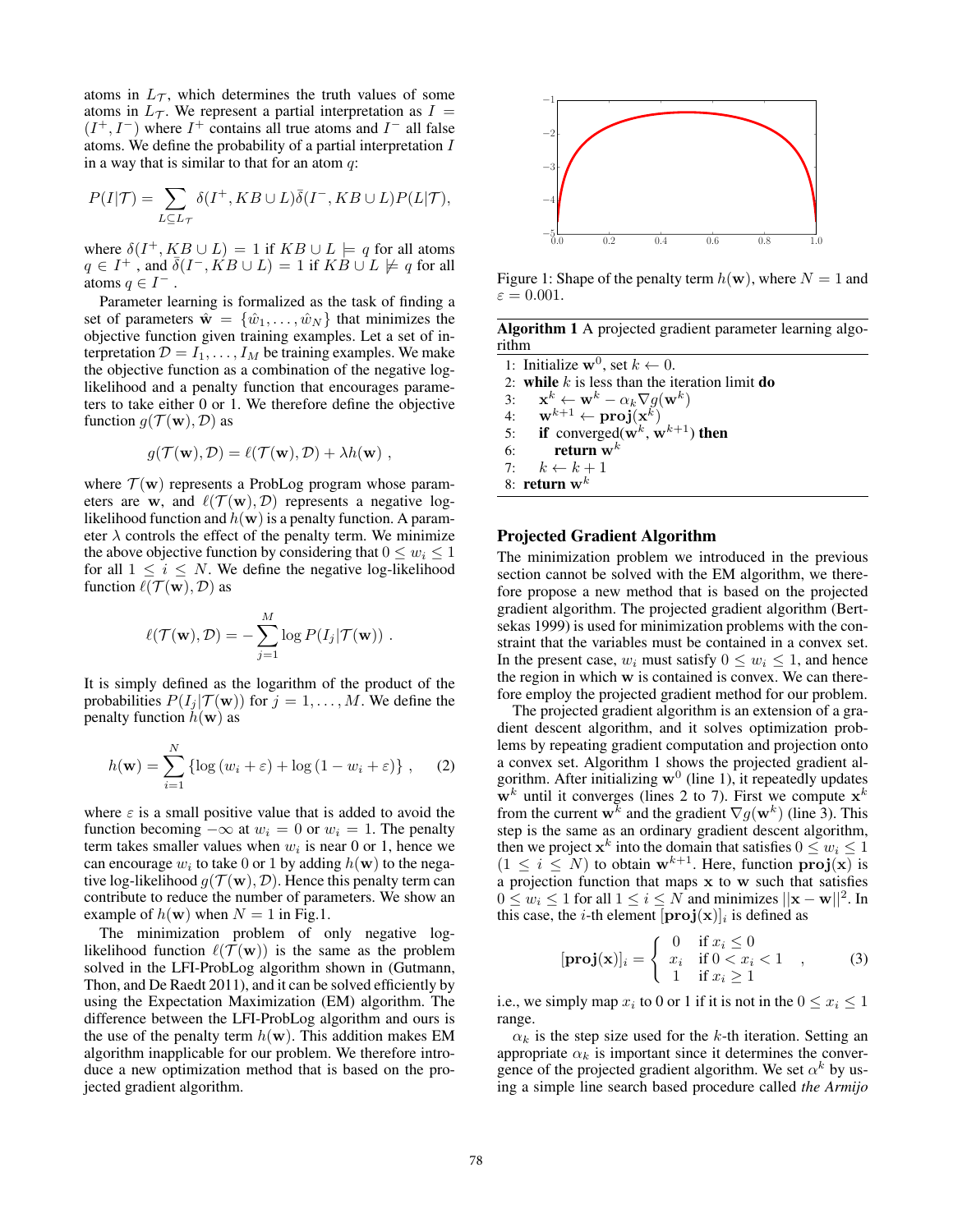*rule along the projection arc*, as described in (Bertsekas 1999; 1976). It defines  $\alpha_k$  as  $\alpha_k = \beta^{t_k}$ , where  $\beta \in (0, 1)$ , and  $t_k$  is the first non-negative integer  $t$  that satisfies

$$
g(\mathbf{w}^{k}) - g(\mathbf{w}^{k}(\beta^{t_k})) \leq \sigma \nabla g(\mathbf{w}^{k})^T (\mathbf{w}^{k} - \mathbf{w}^{k}(\beta^{t_k})) , (4)
$$

where  $\mathbf{w}^{k}(\beta^{t_k})$  is  $\mathbf{proj}(\mathbf{w}^{k} - \beta^{t_k} \nabla g(\mathbf{w}^{k}))$ , and  $\sigma$  is a parameter that satisfies  $\sigma \in (0, 1)$ . In the experiments, we use parameters  $\sigma = 0.2$  and  $\beta = 0.5$ , as these values are suggested in the textbook (Bertsekas 1999). By using  $\alpha_k$  selected with this rule, it is proved that the projected gradient algorithm converges to a stationary point after several iterations(Bertsekas 1999; Calamai and Moré 1987) even if the objective function is nonconvex. Hence Alg. 1 converges after finite numbers of iterations.

#### Computation of gradient

To compute gradient  $\nabla g(\mathcal{T}(\mathbf{w}), \mathcal{D})$ , we must compute  $\nabla \ell(\mathcal{T}(\mathbf{w}), \mathcal{D})$  and  $\nabla h(\mathbf{w})$ . Let  $[\nabla \ell(\mathcal{T}(\mathbf{w}), \mathcal{D})]_i$  be the *i*-th element of the gradient  $\nabla \ell(\mathcal{T}(\mathbf{w}), \mathcal{D})$ , then it becomes

$$
[\nabla \ell(\mathcal{T}(\mathbf{w}), \mathcal{D})]_i = -\sum_{j=1}^N \frac{\sum_{L \in \mathcal{L}_j} [\nabla P(L|\mathcal{T}(\mathbf{w}))]_i}{P(I_j|\mathcal{T}(\mathbf{w}))}.
$$
 (5)

Here we use  $\mathcal{L}_j$  as the set that contains all possible assignments  $L \subseteq L_{\mathcal{T}}$  that are consistent with  $I_j$ . We define  $\nabla P(L|\mathcal{T}(\mathbf{w}))$  as

$$
[\nabla P(L|\mathcal{T}(\mathbf{w}))]_i = \sum_{k=1}^{K_i} (2\delta(f_i\theta_{i,k} \in L) - 1)
$$
  

$$
\prod_{f_n\theta_{n,k} \in L^{-i,k}} w_n \prod_{f_n\theta_{n,k} \in L_T^{-i,k} \setminus L} (1 - w_n),
$$

where  $\delta(f_i\theta_{i,k} \in L) = 1$  if the condition is satisfied, otherwise 0, and  $L^{-i,k}$  is  $L \setminus \{f_i \theta_{i,k}\}\) \nabla h(\mathbf{w})$  is easy to compute and  $[\nabla h(\mathbf{w})]_i$  becomes

$$
[\nabla h(\mathbf{w})]_i = \frac{1}{w_i + \varepsilon} - \frac{1}{1 - w_i + \varepsilon}.
$$

The computation of gradient  $\nabla \ell(\mathcal{T}(\mathbf{w}), \mathcal{D})$  involves summation over  $L \in \mathcal{L}_j$ . Since  $\mathcal{L}_j$  consists of all the possible combinations of ground probabilistic facts  $L_{\mathcal{T}}$ , its size becomes  $2^{L_{\tau}}$  in the worst case and the naive computation of gradients is intractable with a large  $L_{\tau}$ . Hence we use the knowledge compilation technique to compute them.

Knowledge compilation (Darwiche and Marquis 2002) is an approach that can be used for efficient computation involving propositional models. It first compiles a propositional model so as to represent it in a form that is suitable for specific operations such as probabilistic inference. Although knowledge compilation incurs the additional cost of compiling a model, once a compiled model is obtained, we can efficiently perform several operations by using it. In previous work, a ProbLog program was compiled into *binary decision diagrams (BDD)* (Bryant 1986), and *a deterministic, decomposable negation normal form (d-DNNF)* (Darwiche and Marquis 2002; Darwiche 2009). With a ProbLog program compiled into a BDD or a d-DNNF, we can compute the probability  $P(I|\mathcal{T}(\mathbf{w}))$  in time proportional to the size of the compiled representation. This computation is also used when employing EM style algorithms (Fierens et al. 2013; Gutmann, Thon, and De Raedt 2011).

We use compiled knowledge representations for computing the gradients of the negative log-likelihood function  $\nabla \ell(\mathcal{T}(\mathbf{w}), \mathcal{D})$ . Although both BDD and d-DNNF can be used for computing gradients, we chose d-DNNF as a compiled knowledge representation since it performed well in the previously reported parameter learning algorithms (Fierens et al. 2013).

We briefly introduce d-DNNF. d-DNNF is a kind of negation normal form (NNF) that satisfies decomposability and determinism. An NNF is a rooted directed acyclic graph in which each leaf node is labeled with a literal, true or false, and each internal node is labeled with a conjunction or disjunction. For any node n in an NNF graph,  $vars(n)$  denotes all propositional variables that appear in the subgraph rooted at n, and  $\Delta(n)$  denotes the formula represented by n and its descendants. We say an NNF satisfies decomposability if  $vars(n_i) \cap vars(n_j) = \emptyset$  holds for any two children  $n_i$  and  $n_i$  ( $i \neq j$ ) of an and-node n, and NNF satisfies determinism when  $\Delta(n_i) \wedge \Delta(n_j)$  is logically inconsistent for any two children  $n_i$  and  $n_j$   $(i \neq j)$  for an or-node n.

Given the set of interpretations  $D$ , the process of compiling a ProbLog program into d-DNNFs is the same as for the parameter learning method proposed in (Fierens et al. 2013): We first make a ground ProbLog program and convert it into a conjunctive normal form (CNF), and then convert it into d-DNNF with a d-DNNF compiler that converts a CNF into the corresponding d-DNNF. After obtaining N different d-DNNFs that correspond to each interpretation  $I_1, \ldots, I_N$ , we use them to compute the probability  $P(I_i | \mathcal{T}(\mathbf{w}))$  and  $\nabla P(L, \mathcal{T}(\mathbf{w}))$ , which is the numerator of (5). We use the inference algorithm shown in (Darwiche 2009), which was originally used for computing conditional probabilities and gradients for graphical models. These algorithms can compute  $P(I_i | \mathcal{T}(\mathbf{w}))$  by traversing all the nodes of a d-DNNF once, and can compute  $\nabla P(L|\mathcal{T}(\mathbf{w}))$ by traversing all the nodes twice. As a result, we can efficiently compute  $\nabla g(\mathcal{T}(\mathbf{w}), \mathcal{D}).$ 

#### **Discussion**

Our sparse parameter learning algorithm can be applied to other PLP models whose probabilistic parameters take values in [0, 1]. For example, PRISM, SLP, and ICL are in this class of PLP models. A major difference between ProbLog and these models is that these models employ the multinomial distribution, while ProbLog programs give probabilistic distribution based on the Bernoulli distribution defined on probabilistic facts.

With these multinomial distribution PLP models, the set of probabilistic parameters can be represented as  $w =$  $\{w_1, \ldots, w_N\}$ , where  $w_i$   $(i = 1, \ldots, N)$  is a  $K_i$  dimensional vector  $\mathbf{w}_i = (w_{i1}, \dots, w_{iK_i})$  and it satisfies  $\sum_{j=1}^{K_i} w_{ij} = 1$  and  $w_{ij} \ge 0$  for  $j = 1, ..., K_i$ . Here we make an assumption that we can compute the gradient of the negative log-likelihood function  $\ell(\mathbf{w}, \mathcal{D})$ , given a set of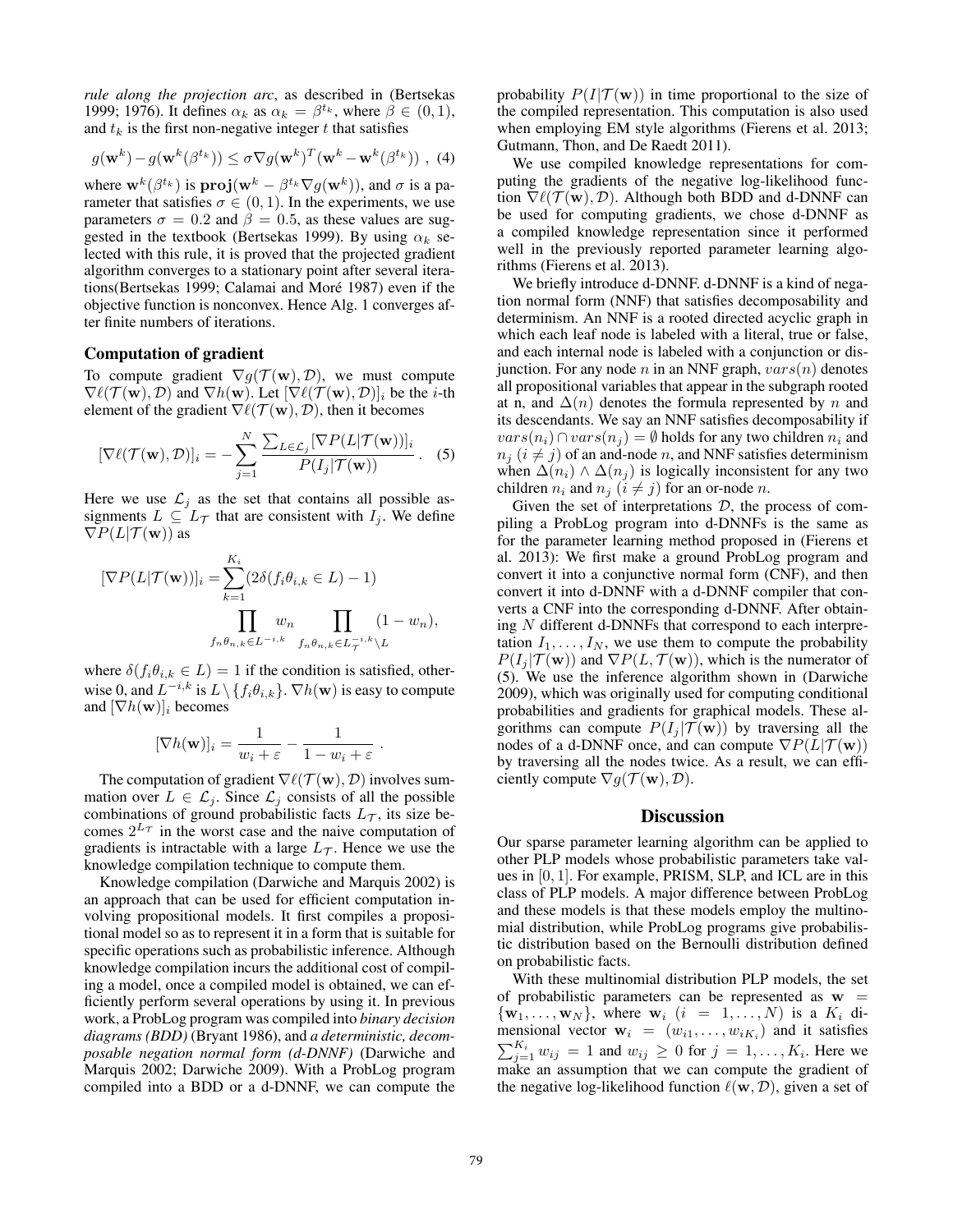training examples  $D$ . Then we apply our algorithm by only modifying the penalty function  $h(\mathbf{w})$  defined in (2) as

$$
h(\mathbf{w}) = \sum_{i=1}^{N} \sum_{j=1}^{K_i} \log (w_{ij} + \varepsilon).
$$

If  $K_i = 2$  for all  $i = 1, ..., N$ , the above definition of  $h(\mathbf{w})$ is equivalent to that in (2). It is also easy to compute  $\nabla h(\mathbf{w})$ .

we also need to modify the projection function  $\text{proj}(x)$  to perform our projected gradient algorithm. We have to project a  $K_i$  dimensional real value vector  $x_i$  onto a probability simplex, i.e., project onto a  $K_i$  dimensional vector  $w_i$  that satisfies  $\sum_{j=1}^{K_i} w_{ij} = 1$  and  $w_{ij} \ge 0$  for all  $j = 1, \ldots, K_i$ . This type of projection also can be efficiently performed (Parikh and Boyd 2014).

# Experiments

#### Settings

We conducted experiments to evaluate our proposed learning algorithm. Our aim was to answer the following questions:

- 1. (Q1) Can we learn a compressed ProbLog program with our proposed algorithm?
- 2. (Q2) How do the estimated model changes when we change the parameter  $\lambda$  ?
- 3. (Q3) Can the proposed algorithm recover true distributions with a sufficient number of training examples?

We compare our proposed method with the LFI-ProbLog algorithm, which is an EM-style algorithm for estimating parameters from interpretations (Gutmann, Thon, and De Raedt 2011). We also compared our algorithm with an gradient projection algorithm, which simply minimizes the negative log-likelihood function.

Since our algorithm has much in common with the LFI-ProbLog algorithm, we implemented our algorithm on ProbLog2 (Renkens et al. 2012), a ProbLog implementation that supports several inference methods and parameter learning algorithms. We use grounding, CNF conversion, and a d-DNNF compilation algorithm implemented in ProbLog2, and run our projected gradient algorithm on a compiled d-DNNF to estimate the parameters. We also use the LFI-ProbLog algorithm implemented in ProbLog2.

We use two datasets, WebKB and Smokers for evaluating our parameter learning algorithm. The WebKB dataset<sup>1</sup> (Craven and Slattery 2001) is a real dataset that consists of labeled Web pages from the computer science departments of four universities. Every web page is marked with one of the following categories, *student*, *faculty*, *project*, *course*, *staff*, and *other*. The task is to predict the classes of pages given the words contained in each page and the link structure between pages. Following the setting used in (Fierens et al. 2013), we use the following ProbLog program.

 $p::link_class(P,P2,c1,c2) :- links_to(P,P2).$  $p::word_class(P,w1,c1) :- has_words(P,w1).$ 

Table 1: Negative Log-Likelihood (lower is better) and the number of probabilistic parameters contained on the WebKB learning experiment.

| Method                  | NLL     | Num. params |
|-------------------------|---------|-------------|
| LFI                     | 1387.28 | 39.0        |
| <b>PG</b>               | 1299.30 | 38.0        |
| $PG+P(\lambda = 0.001)$ | 1318.96 | 25.0        |
| $PG+P(\lambda = 0.01)$  | 1445.37 | 18.0        |

```
p::learnable_prior(P,c1) :- page(P).
0.001::fixed_prior(P,c1):-page(P),class(c1).
has\_class(P,C) :- word\_class(P,W,C).
has\_class(P,C) :- has\_class(P2,C2),
                   link class(P,P2,C,C2).
has_class(P, C) :- fixed_prior(P, C).
has\_class(P,C) :- learnable\_prior(P,C).
```
Where the probabilistic fact link class/4 represents the effect of the link structure, and word class/3 represents the effect of words contained in a page. We also added probabilistic facts learnable prior/2 to represent the probabilistic distribution on labels that are independent with the link structure and words. Finally we add fixed prior/2 for avoiding log-likelihood to become infinity in the test data. For computational reasons, we selected 20 words that show the highest information gain with the class labels. We therefore have in total  $6 \times 20 + 6 \times 6 + 6 =$ 162 probabilistic parameters to be estimated from the data. We conduct four-fold cross validation by using the dataset for three universities as a training set and use the other university as the test set.

The Smokers dataset (Domingos and Lowd 2009) represents the relationships between people, and contains the following probabilistic facts and rules.

```
0.2:: stress(P) : - person(P).
0.3::influences(P1, P2) :- friend(P1, P2).
0.1::cancer_spont(P) :- person(P).
0.3::cancer_smoke(P) :- person(P).
smokes(P) :- stress(P).smokes(P) :- smokes(P2), influences(P2, P).
cancer(P) :- cancer_spont(P).
cancer(P) := smokers(P), cancer\_smoke(P).
```
In addition to the above program, we add some ground facts person/1 and friend/2 into the program. We add them by first deciding the number of people in the domain, and then randomly deciding friend relationships between people. We set the number of people to 4.

#### Results

Table 1 shows the average negative log-likelihood and the number of parameters for WebKB dataset. Here we use LFI, PG, PG+P to represent the results of LFI-ProbLog, projected gradient algorithm, and projected gradient algorithm with penalty term (the proposed method), respectively. We can see that PG+P shows comparable performance comparing with the state-of-the-art method LFI when  $\lambda = 0.001$ , while it can reduce the average number of parameters contained in

<sup>1</sup> http://www.cs.cmu.edu/~webkb/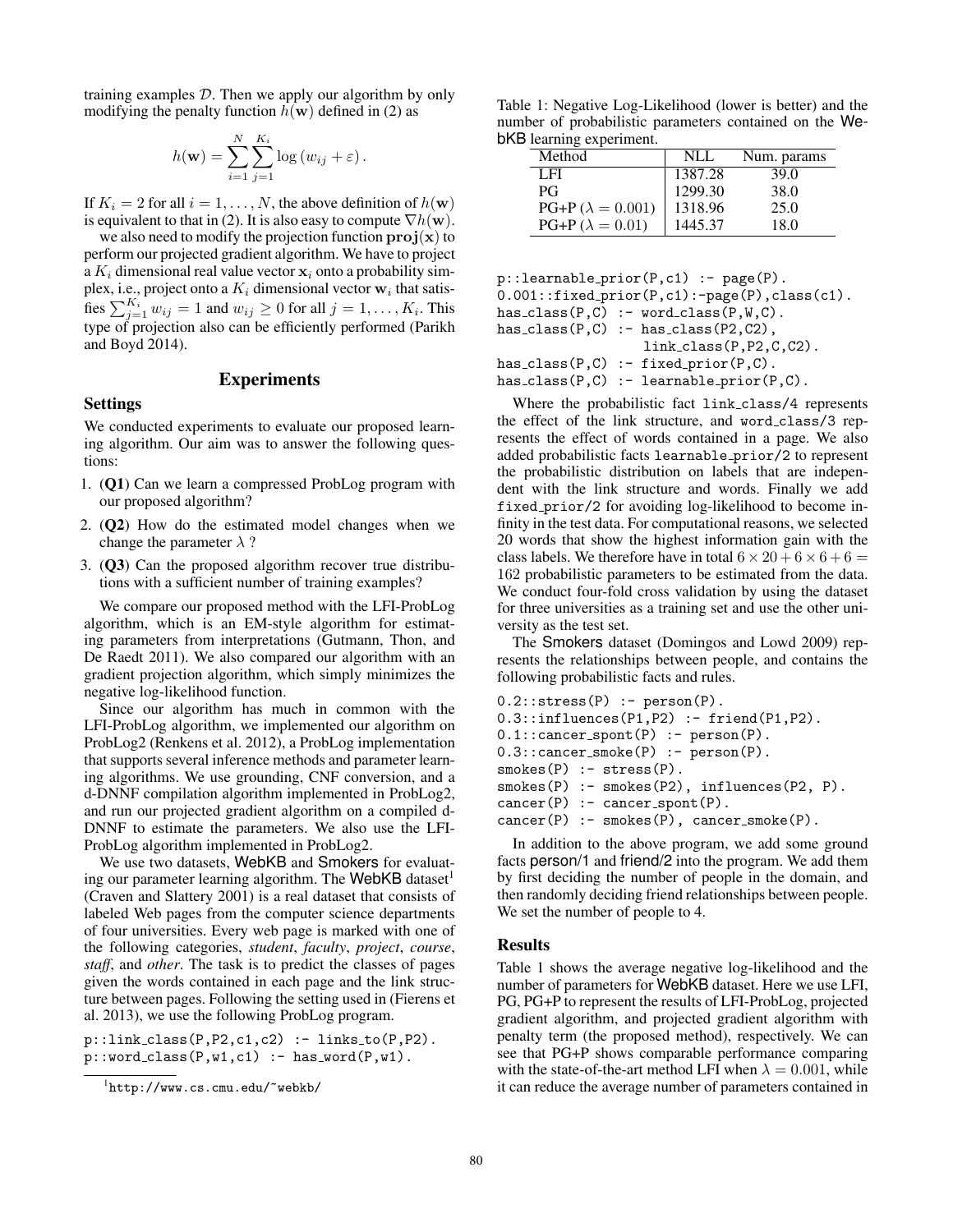

Figure 2: Negative log-likelihood for different  $\lambda$ .



Figure 3: The number of estimated probabilistic parameters for different  $\lambda$ .



Figure 4: KL divergence on Smokers dataset with different numbers of evidences.

the learned model from 39 to 25. Following these results, we can answer Q1 that the proposed method shows the inference performance that is comparable with the state-of-theart algorithm, while it can reduce the number of parameters.

For answering Q2, we show the results of the proposed algorithm while changing the parameter  $\lambda$  in Fig.2 and Fig.3. From the result of Fig.3, we can see that the number of parameters contained in the learned program monotonically decreases when we use a large  $\lambda$ . This result reflects that the parameters tend to take 0 or 1 if we add more weight to the penalty term. Figure 2 shows that the performance decreases as we use a large  $\lambda$ . This result suggests the performance may decrease if we penalize too much.

To answer the Q3, we measured the KL divergence between the true probabilistic distribution and the distribution estimated by the proposed algorithm. We first make 10, 20, 50, 100, 200 different interpretations on smokes/1 and cancer/1 atoms of Smokers dataset, and then sample 20%, 50%, and 100% of them to make training data. We evaluated the KL divergence between the true probabilistic distribution on smokes/1 and cancer/1 atoms and the distribution estimated from the data. Figure 4 shows the results. We can see that KL divergence decreases as the number of interpretations increases. We therefore can say that the proposed algorithm can estimate the true probabilistic distribution with a sufficient amount of training data  $(Q3)$ .

### Related Work

Many PLP models, such as ProbLog (De Raedt, Kimmig, and Toivonen 2007), PRISM (Sato and Kameya 2001), SLP (Muggleton 1996), ICL (Poole 2008), and parameter learning algorithms for these models have been proposed. Cussens proposed a parameter learning algorithm for SLP (Cussens 2001), Sato (Sato and Kameya 2001) proposed an EM learning algorithm for PRISM, and Gutmann et al. proposed two parameter learning algorithms for ProbLog (Gutmann, Thon, and De Raedt 2011; Gutmann et al. 2008). These algorithms exploit EM-learning or gradient descent methods to optimize an objective function for estimating parameters. Our proposed method differs in that we add penalty terms to induce parameters to take a zero or one probability. This feature resembles the sparse learning algorithms (Bach et al. 2009) used in many machine learning problems, but we believe that this paper is the first to apply a sparse learning method to a parameter learning problem for PLP models.  $\ell_1$ -regularization is used in structure learning for Markov Logic Networks (Huynh and Mooney 2011), however, the algorithm cannot be directly applied to PLP models like ProbLog.

Our work is also similar to probabilistic theory compression (De Raedt et al. 2008) and the theorem revision methods (Zelle and Mooney 1994) in that it tries to compress a theory into a more concise form. Our algorithm differs in that it simultaneously removes probabilistic facts and infers parameters in one operation.

Our algorithm can be seen as a kind of structure learning algorithm for PLP models, since it outputs a new PLP model given a prototype program and training examples. A previously reported structure learning algorithm for a PLP program is a beam search based algorithm, and it makes it necessary to solve the EM style parameter learning algorithm many times (Bellodi and Riguzzi 2012). Obviously we must conduct empirical comparisons, but we believe our algorithm can be more efficient than the previous structure leaning approach since it can find a program by just performing projection gradient based optimization.

# Conclusion

We proposed a novel parameter learning algorithm for PLP models that attempts to set the learned parameters so that they take either 0 or 1 by adding a penalty term to an optimization problem. With our algorithm, the learned ProbLog program will have fewer probabilistic components, and inference tasks performed with it become easier. We solved the optimization algorithm by combining the gradient projection algorithm and the computation of gradients in a d-DNNF based knowledge representation.